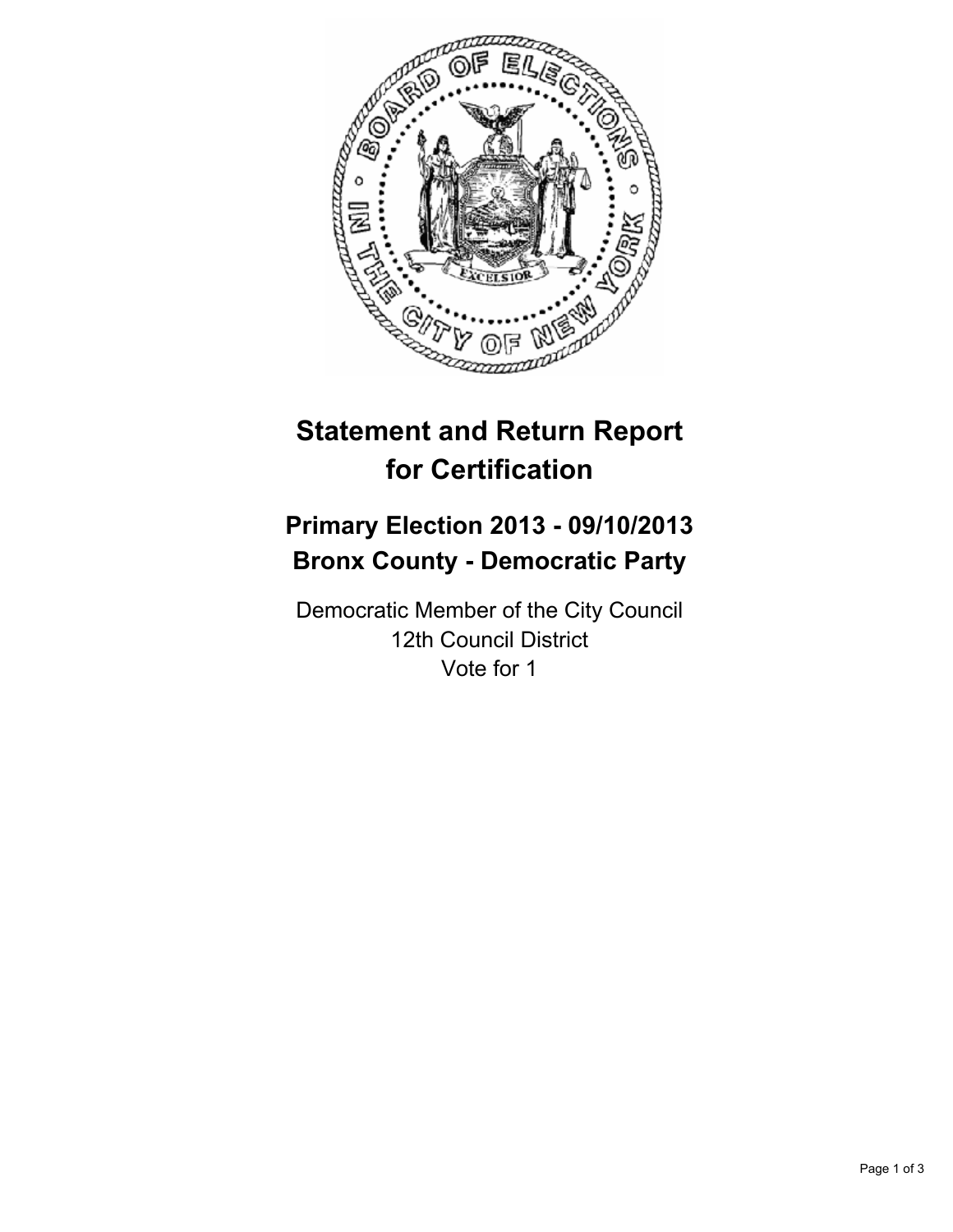

#### **Assembly District 80**

| <b>EMERGENCY</b>                   | 28  |
|------------------------------------|-----|
| ABSENTEE/MILITARY                  |     |
| <b>FEDERAL</b>                     | 0   |
| SPECIAL PRESIDENTIAL               | 0   |
| AFFIDAVIT                          | 3   |
| <b>LENFORD EDIE</b>                | 23  |
| PAMELA A. JOHNSON                  | 75  |
| ANDY L. KING                       | 75  |
| ADEYEMI LACROWN TOBA               | 23  |
| UNATTRIBUTABLE WRITE-IN (WRITE-IN) |     |
| <b>Total Votes</b>                 | 197 |

## **Assembly District 81**

| <b>EMERGENCY</b>     | 0  |
|----------------------|----|
| ABSENTEE/MILITARY    | 4  |
| <b>FEDERAL</b>       | 0  |
| SPECIAL PRESIDENTIAL | 0  |
| <b>AFFIDAVIT</b>     |    |
| <b>LENFORD EDIE</b>  | 4  |
| PAMELA A. JOHNSON    | 31 |
| ANDY L. KING         | 52 |
| ADEYEMI LACROWN TOBA |    |
| <b>Total Votes</b>   | 94 |

#### **Assembly District 82**

| <b>EMERGENCY</b>     | 119   |
|----------------------|-------|
| ABSENTEE/MILITARY    | 118   |
| <b>FEDERAL</b>       | 0     |
| SPECIAL PRESIDENTIAL | 0     |
| <b>AFFIDAVIT</b>     | 49    |
| <b>LENFORD EDIE</b>  | 144   |
| PAMELA A. JOHNSON    | 1,892 |
| ANDY L. KING         | 3,665 |
| ADEYEMI LACROWN TOBA | 213   |
| <b>Total Votes</b>   | 5,914 |

### **Assembly District 83**

| <b>EMERGENCY</b>     | 196   |
|----------------------|-------|
| ABSENTEE/MILITARY    | 261   |
| <b>FEDERAL</b>       | 0     |
| SPECIAL PRESIDENTIAL | 0     |
| AFFIDAVIT            | 103   |
| <b>LENFORD EDIE</b>  | 586   |
| PAMELA A. JOHNSON    | 2,909 |
| ANDY L. KING         | 4,846 |
| ADEYEMI LACROWN TOBA | 514   |
| AL GORE (WRITE-IN)   | 1     |
| <b>Total Votes</b>   | 8,856 |